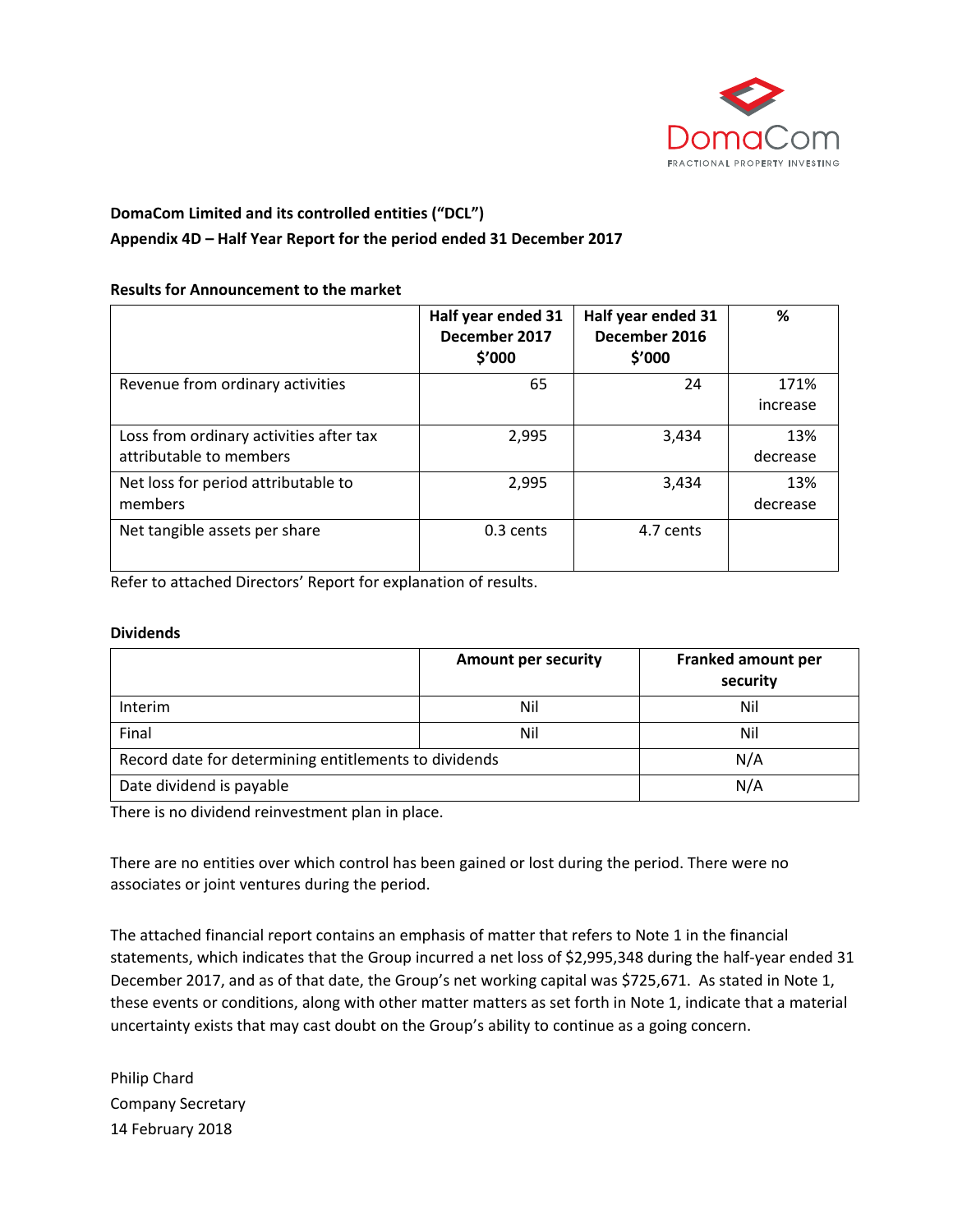DomaCom Limited

Financial report for the half-year ended 31 December 2017

ABN 69 604 384 885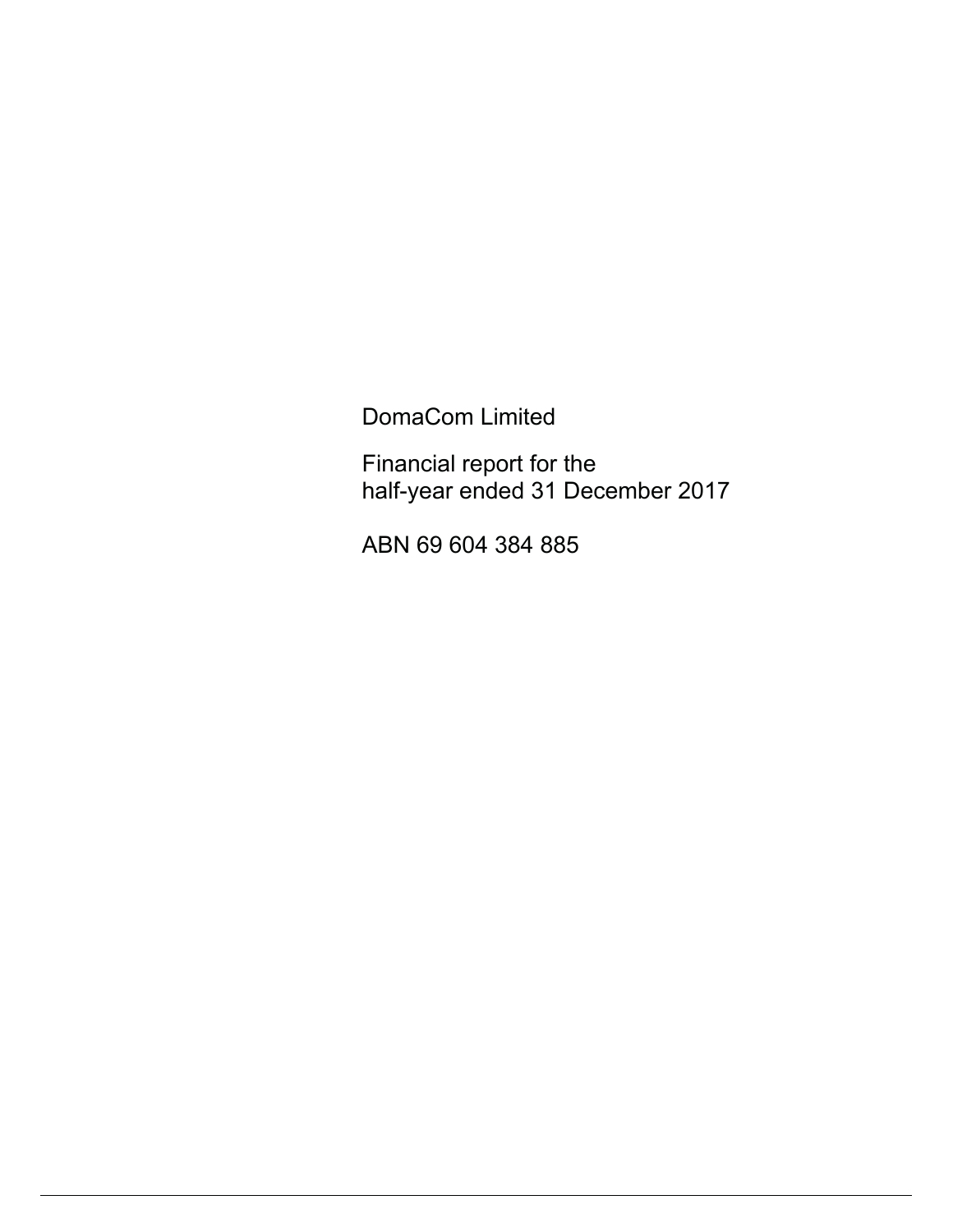## **DIRECTORS' REPORT 31 DECEMBER 2017**

Your directors present their report on DomaCom Limited (the "Company") and its Controlled Entities (the "Group") for the half-year ended 31 December 2017.

#### **Director Details**

The following persons were Directors of DomaCom Limited during and since the end of the financial half-year:

- Mr Grahame D Evans (Chairman and Non-Executive Director)
- Mr David H Archbold (Non-Executive Director)
- Mr Graeme A Billings (Non-Executive Director)
- Mr Peter C Church OAM (Non-Executive Director)
- Mr Arthur Naoumidis (CEO and Executive Director)
- Mr Ross A Laidlaw (COO and Executive Director)

#### **Review of operations and financial results**

The operating result of the Group for the half-year ended 31 December 2017 was a loss of \$3.0m (2016: \$3.4m loss).

DomaCom derives fee revenue based on the assets under management on the DomaCom Fund. The fee revenue increased to \$64,500 for the six months to 31 December 2017 compared to \$23,926 for the comparable six month period.

The number of properties that have been acquired by the DomaCom Fund on behalf of investors is now 47 properties as at 31 December 2017 (39 Properties at 30 June 2017). The total funds under management as at 31 December 2017 was \$24.2 million (\$22.4 million at 30 June 2017). As at 31 January 2018 the DomaCom Fund now holds 48 individual properties, and we have a number of campaigns underway in sectors such as renewal energy, land banking, and residential housing that will add to the number of properties and funds under management.

Where DomaCom is entitled to claim a refundable tax credit for eligible research and development expenditure, the claim is recognized as an offset against eligible capitalised R&D expenditure. To the extent the claim relates to costs that were expensed as they did not meet the capitalisation criteria, this amount is recognised as Other Income. The half-year ended 31 December 2017 included the recognition of Other Income of \$155,222. The half-year ended 31 December 2016 did not recognise Other Income, instead waiting until 30 June 2017 to record an amount for the full financial year. As DomaCom has now consistently calculated, applied for and received a tax credit for the last 5 years, there is now a sufficiently robust methodology to estimate and recognise a portion of the annual tax credit that relates to the expenditure incurred in the 6 month period to 31 December 2017.

The operating costs include the costs of developing the DomaCom Platform, general staff costs and costs incurred in distributing and marketing the DomaCom products into our distribution channels. The cost base of the Group was reduced subsequent to 31 December 2017 with estimated future annual savings of \$1.9 million across all significant categories of expenditure. The benefits of these costs savings will flow through in the second half of this financial year.

The loss per share of \$0.03 (2016: \$0.03 loss per share) has remained unchanged reflecting a similar level of losses and number of shares across the current and prior reporting periods.

Capital raising activities were undertaken during the period that were finalised after 31 December 2017. These included the issue on 24 January 2018 of a \$1 million convertible note to the Australian Special Opportunity Fund, LP managed by The Lind Partners. In addition separate 3 year convertible notes have been issued in January 2018 for \$650k. The additional funding allows DomaCom to continue to develop the DomaCom Platform and provides funding to meet ongoing working capital requirements.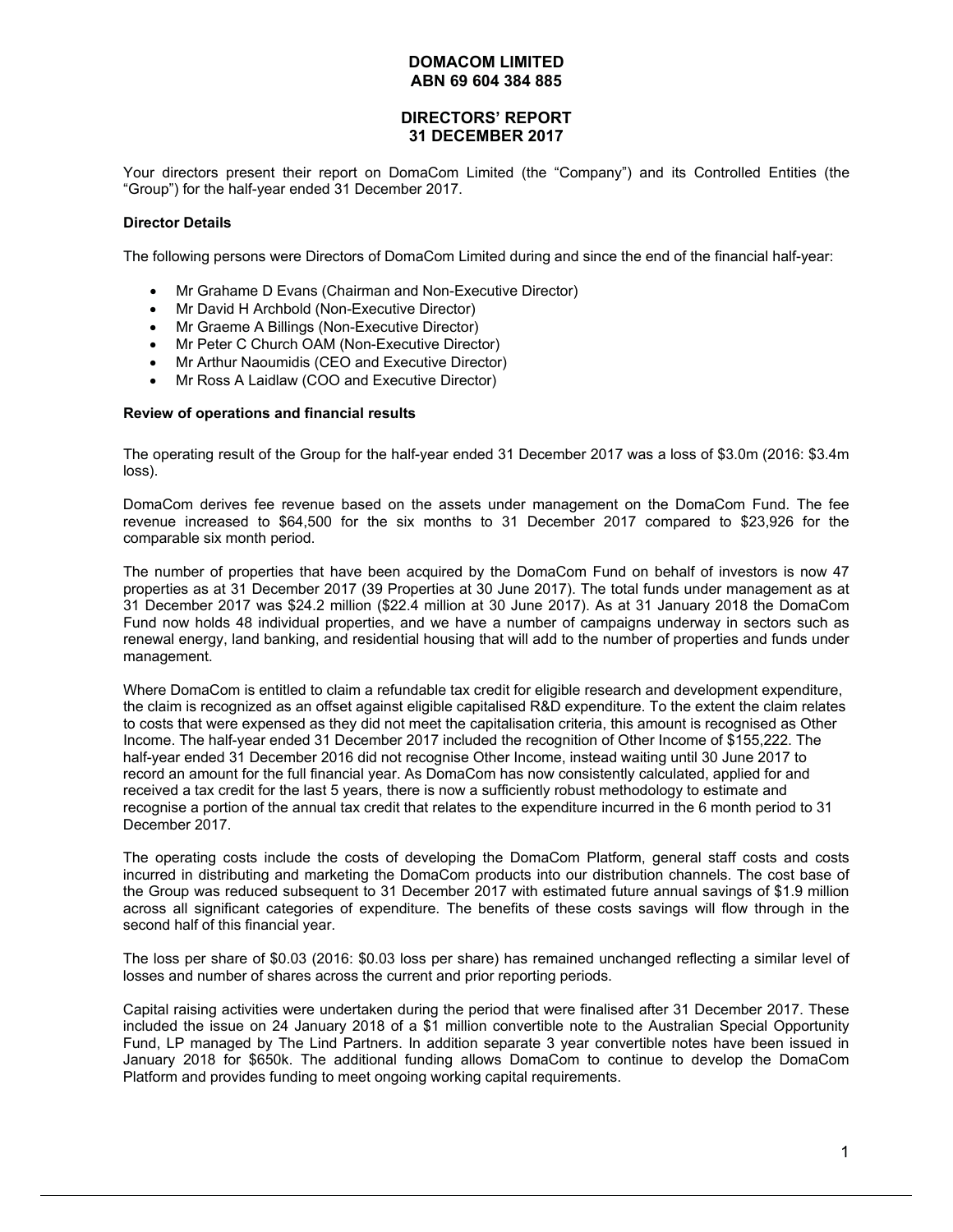### **DIRECTORS' REPORT 31 DECEMBER 2017**

A copy of the Auditor's Independence Declaration as required under s307C of the Corporations Act 2001 is included on page 3 of this financial report and forms part of this Directors' Report.

Signed in accordance with a resolution of the Board of Directors:

Chairman Director 14 February 2018

 $\bigoplus$ 

**Grahame D Evans Arthur Naoumidis Arthur Naoumidis**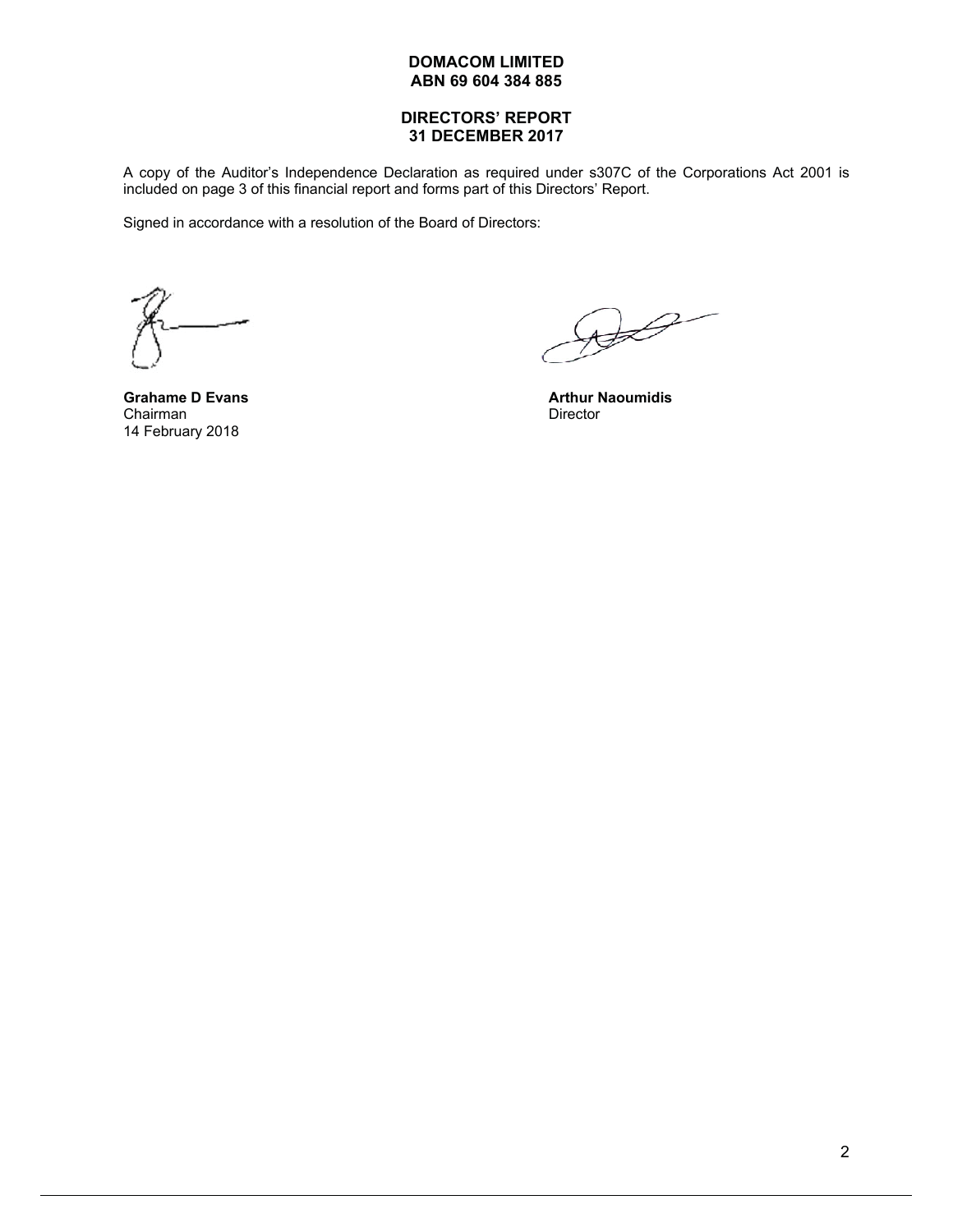

Collins Square, Tower 1 727 Collins Street Docklands Victoria 3008

Correspondence to: GPO Box 4736 Melbourne Victoria 3001

**T** +61 3 8320 2222 **F** +61 3 8320 2200 **E** info.vic@au.gt.com **W** www.grantthornton.com.au

# Auditor's Independence Declaration to the Directors of DomaCom Limited

In accordance with the requirements of section 307C of the *Corporations Act 2001*, as lead auditor for the review of DomaCom Limited for the half-year ended 31 December 2017. I declare that, to the best of my knowledge and belief, there have been:

- a No contraventions of the auditor independence requirements of the *Corporations Act 2001* in relation to the review; and
- b No contraventions of any applicable code of professional conduct in relation to the review.

about Thomps

GRANT THORNTON AUDIT PTY LTD Chartered Accountants

M A Cunningham Partner – Audit & Assurance

Melbourne,14 February 2018

Grant Thornton Audit Pty Ltd ACN 130 913 594 a subsidiary or related entity of Grant Thornton Australia Ltd ABN 41 127 556 389

'Grant Thornton' refers to the brand under which the Grant Thornton member firms provide assurance, tax and advisory services to their clients and/or refers to one or more member firms, as the context requires. Grant Thornton Australia Ltd is a member firm of Grant Thornton International Ltd (GTIL). GTIL and the member firms are not a worldwide partnership. GTIL and each member firm is a separate legal entity. Services are delivered by the member firms. GTIL does not provide services to clients. GTIL and its member firms are not agents of, and do not obligate one another and<br>are not liable for one ano Australian subsidiaries and related entities. GTIL is not an Australian related entity to Grant Thornton Australia Limited.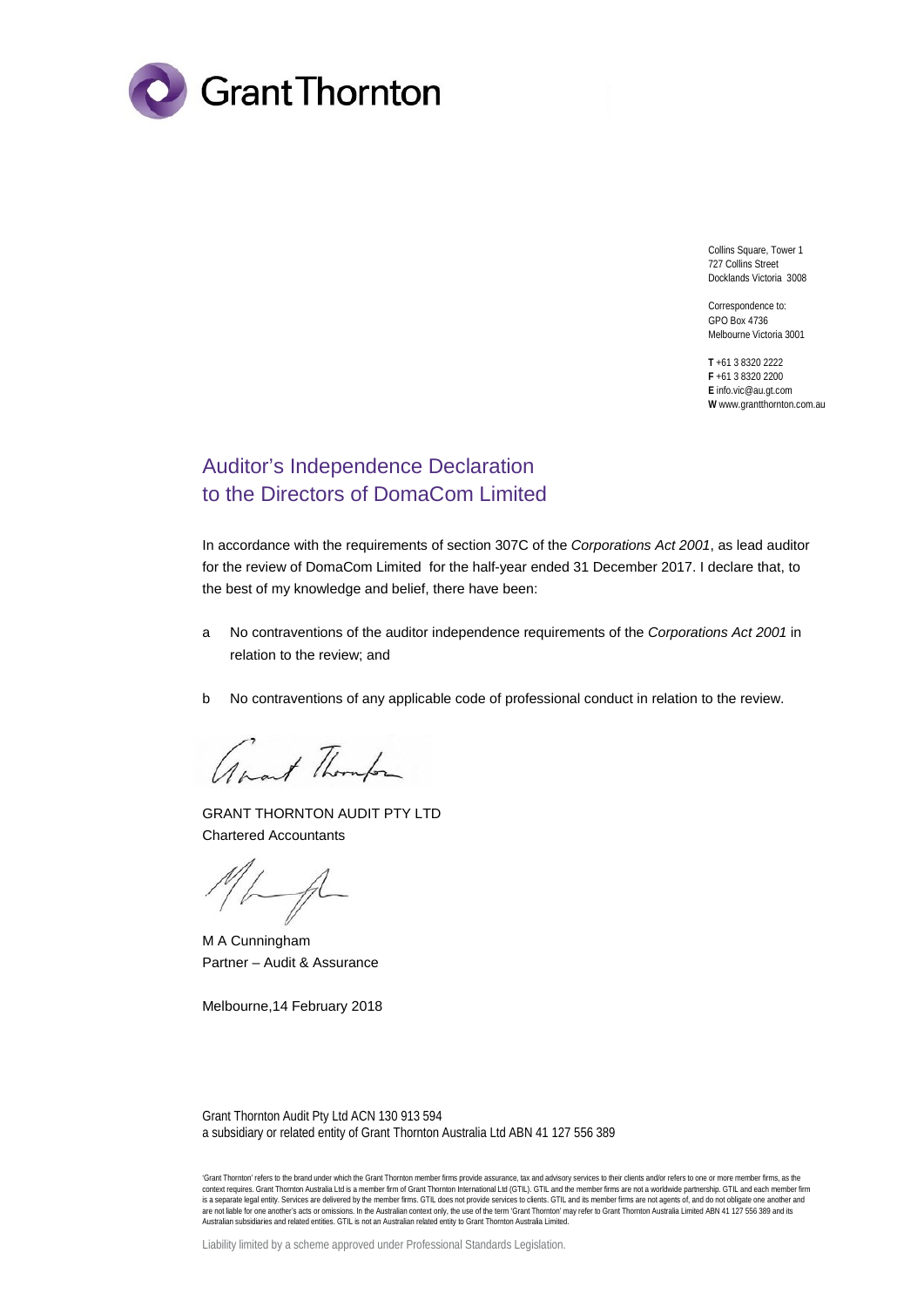# **CONSOLIDATED STATEMENT OF PROFIT OR LOSS AND OTHER COMPREHENSIVE INCOME FOR THE HALF-YEAR ENDED 31 DECEMBER 2017**

|                                                                                              | 31 December<br>2017 | 31 December<br>2016 |
|----------------------------------------------------------------------------------------------|---------------------|---------------------|
|                                                                                              |                     |                     |
| Revenue                                                                                      | 64,500              | 23,926              |
| Income recognised from research and development                                              |                     |                     |
| incentive                                                                                    | 155,222             |                     |
| Interest Income                                                                              | 10,433              | 29,051              |
|                                                                                              | 230,155             | 52,977              |
| <b>Expenses</b>                                                                              |                     |                     |
| Employee benefits expenses                                                                   | (1, 107, 240)       | (1,553,218)         |
| Fund administration                                                                          | (145, 796)          | (145, 407)          |
| Rent                                                                                         | (87, 164)           | (119,067)           |
| Depreciation                                                                                 | (331, 605)          | (200, 200)          |
| Insurance                                                                                    | (97, 676)           | (222, 334)          |
| Advertising                                                                                  | (404, 750)          | (393, 743)          |
| Travel expenses                                                                              | (62, 291)           | (63, 683)           |
| IT expenditure                                                                               | (27, 621)           | (34, 895)           |
| Telephone expenditure                                                                        | (26, 038)           | (29, 807)           |
| <b>Professional fees</b>                                                                     | (652, 780)          | (338,054)           |
| Finance costs                                                                                | (1, 957)            | (75,064)            |
| <b>Director Fees</b>                                                                         | (84, 921)           | (87, 650)           |
| Other expenses                                                                               | (195, 664)          | (223, 593)          |
| <b>Total Expenses</b>                                                                        | (3,225,503)         | (3,486,715)         |
| Loss before income tax                                                                       | (2,995,348)         | (3, 433, 738)       |
| Income tax expense                                                                           |                     |                     |
| Loss for the period                                                                          | (2,995,348)         | (3, 433, 738)       |
|                                                                                              |                     |                     |
| Other comprehensive income<br>Items that may be reclassified subsequently to profit and loss |                     |                     |
| Exchange differences on translating foreign operations                                       | (871)               | 9,953               |
| Other comprehensive income for the period                                                    | (871)               | 9,953               |
| Total comprehensive loss for the period                                                      | (2,996,219)         | (3, 423, 785)       |
| <b>Earnings per share</b>                                                                    |                     |                     |
| Basic Loss per share                                                                         | (0.03)              | (0.03)              |
| Diluted Loss per share                                                                       | (0.03)              | (0.03)              |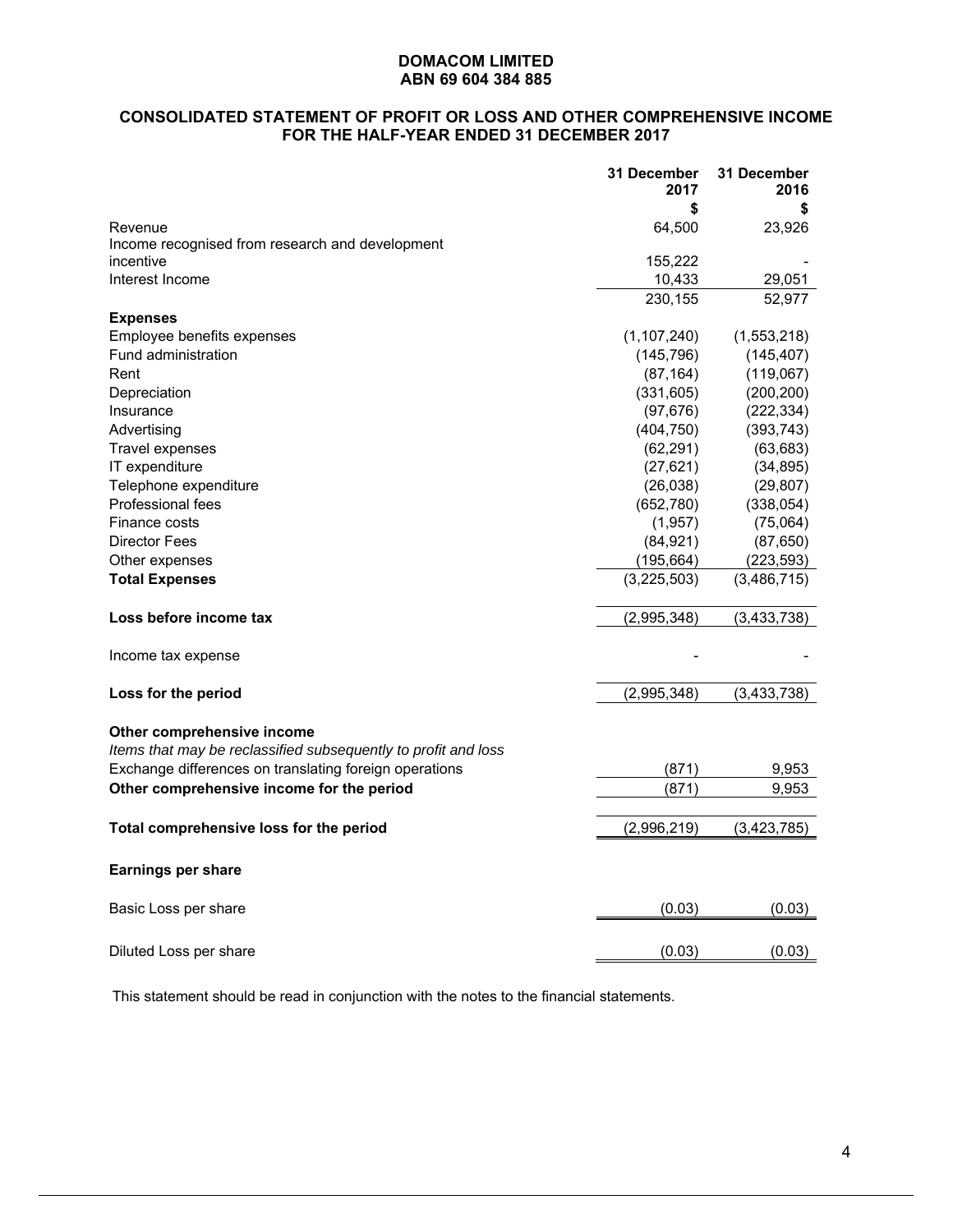## **CONSOLIDATED STATEMENT OF FINANCIAL POSITION AS AT 31 DECEMBER 2017**

|                                      | 31 December<br>2017<br>\$ | 30 June<br>2017<br>\$ |
|--------------------------------------|---------------------------|-----------------------|
| <b>ASSETS</b>                        |                           |                       |
| <b>CURRENT ASSETS</b>                |                           |                       |
| Cash and cash equivalents            | 947,584                   | 2,705,481             |
| <b>Receivables</b>                   | 459,287                   | 1,075,114             |
| Prepayments and other assets         | 27,343                    | 158,560               |
| <b>TOTAL CURRENT ASSETS</b>          | 1,434,214                 | 3,939,155             |
| <b>NON-CURRENT ASSETS</b>            |                           |                       |
| Property, plant and equipment        | 21,760                    | 32,378                |
| Intangible assets                    | 2,578,202                 | 2,666,089             |
| <b>TOTAL NON-CURRENT ASSETS</b>      | 2,599,962                 | 2,698,467             |
|                                      |                           |                       |
| TOTAL ASSETS                         | 4,034,176                 | 6,637,622             |
| <b>LIABILITIES</b>                   |                           |                       |
| <b>CURRENT LIABILITIES</b>           |                           |                       |
| Payables                             | 465,522                   | 560,418               |
| Provisions                           | 243,021                   | 142,033               |
| <b>TOTAL CURRENT LIABILITIES</b>     | 708,543                   | 702,451               |
| <b>NON-CURRENT LIABILITIES</b>       |                           |                       |
| Provisions                           | 50,514                    | 54,800                |
| <b>Unissued Convertible Note</b>     | 400,000                   |                       |
| <b>TOTAL NON-CURRENT LIABILITIES</b> | 450,514                   | 54,800                |
| <b>TOTAL LIABILITIES</b>             | 1,159,057                 | 757,251               |
| <b>NET ASSETS</b>                    | 2,875,119                 | 5,880,371             |
|                                      |                           |                       |
| <b>EQUITY</b>                        |                           |                       |
| <b>Issued Capital</b>                | 24,052,687                | 23,754,418            |
| <b>Reserves</b>                      | 468,621                   | 776,794               |
| <b>Accumulated Losses</b>            | (21, 646, 189)            | (18,650,841)          |
| <b>TOTAL EQUITY</b>                  | 2,875,119                 | 5,880,371             |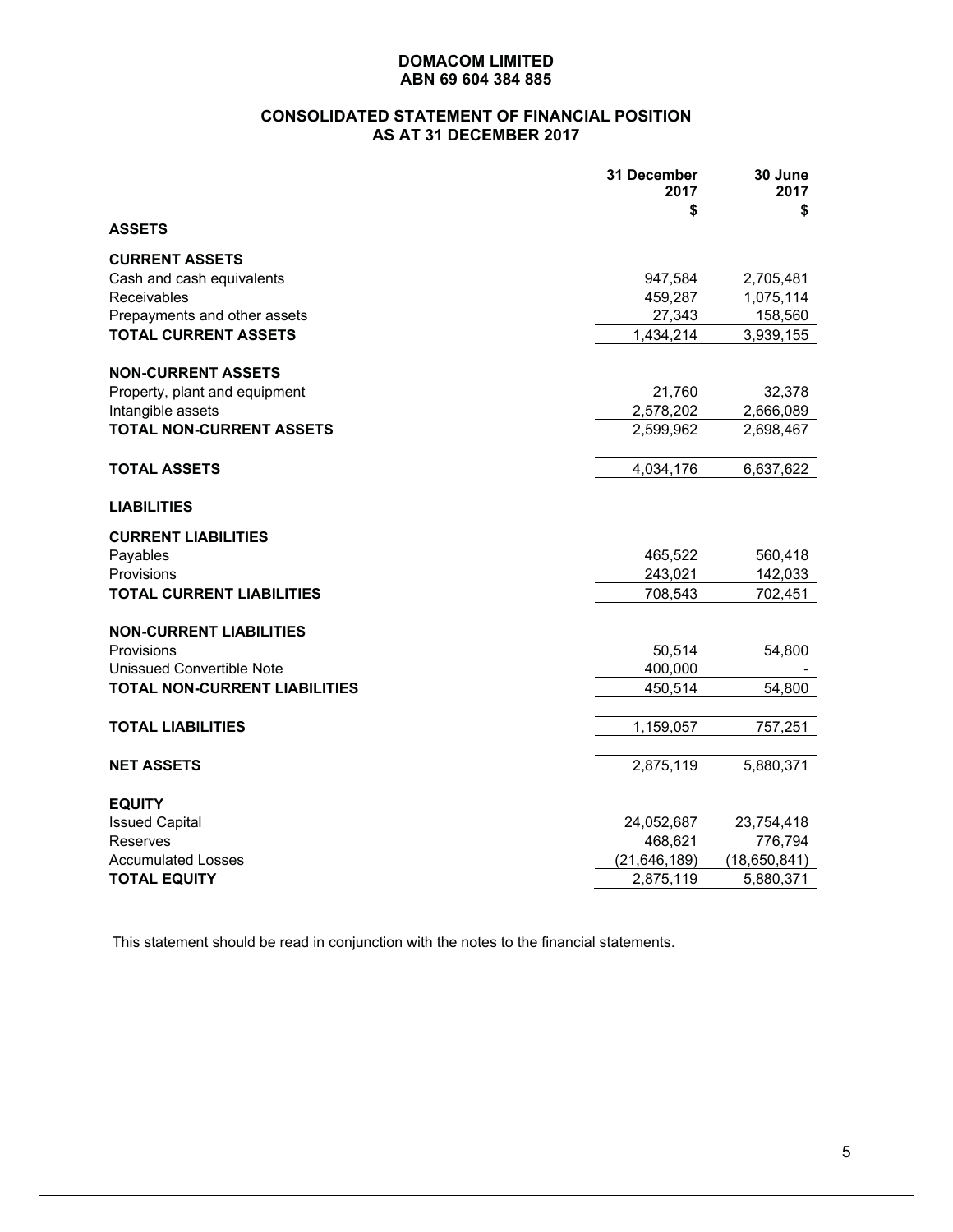# **CONSOLIDATED STATEMENT OF CASH FLOWS FOR THE HALF-YEAR ENDED 31 DECEMBER 2017**

|                                                        | 31 December<br>2017 | 31 December<br>2016 |
|--------------------------------------------------------|---------------------|---------------------|
|                                                        |                     |                     |
| <b>CASH FLOWS FROM OPERATING ACTIVITIES</b>            |                     |                     |
| Receipts from customers                                | 59,962              | 23,926              |
| Payments to suppliers and employees                    | (2,757,962)         | (2,815,784)         |
| Research and development tax offset received           | 952,925             | 1,276,823           |
| Finance costs                                          | (1, 557)            | (75,064)            |
| Net cash used in operating activities                  | (1,746,632)         | (1,590,099)         |
| <b>CASH FLOWS FROM INVESTING ACTIVITIES</b>            |                     |                     |
| Proceeds from sale of other assets                     | 12,040              |                     |
| Payments to acquire other assets                       |                     | (4,007)             |
| Payments for plant and equipment                       | (1,090)             |                     |
| Payments for intangible assets                         | (410, 638)          | (762, 796)          |
| Interest Received                                      | 10,433              | 29,051              |
| Net cash used in investing activities                  | (389, 255)          | (737,752)           |
| <b>CASH FLOWS FROM FINANCING ACTIVITIES</b>            |                     |                     |
| Proceeds from share issue                              |                     | 6,280,090           |
| Net proceeds from unissued convertible notes           | 378,861             |                     |
| Proceeds from short term loans                         |                     | 700,000             |
| Repayment of short term loans                          |                     | (700,000)           |
| Net cash provided by financing activities              | 378,861             | 6,280,090           |
| Net (decrease) / increase in cash and cash equivalents | (1,757,026)         | 3,952,239           |
| Cash and cash equivalents at the beginning of period   | 2,705,481           | 1,746,197           |
| Net foreign exchange difference                        | (871)               | (4,360)             |
| Cash and cash equivalents at the end of period         | 947,584             | 5,694,076           |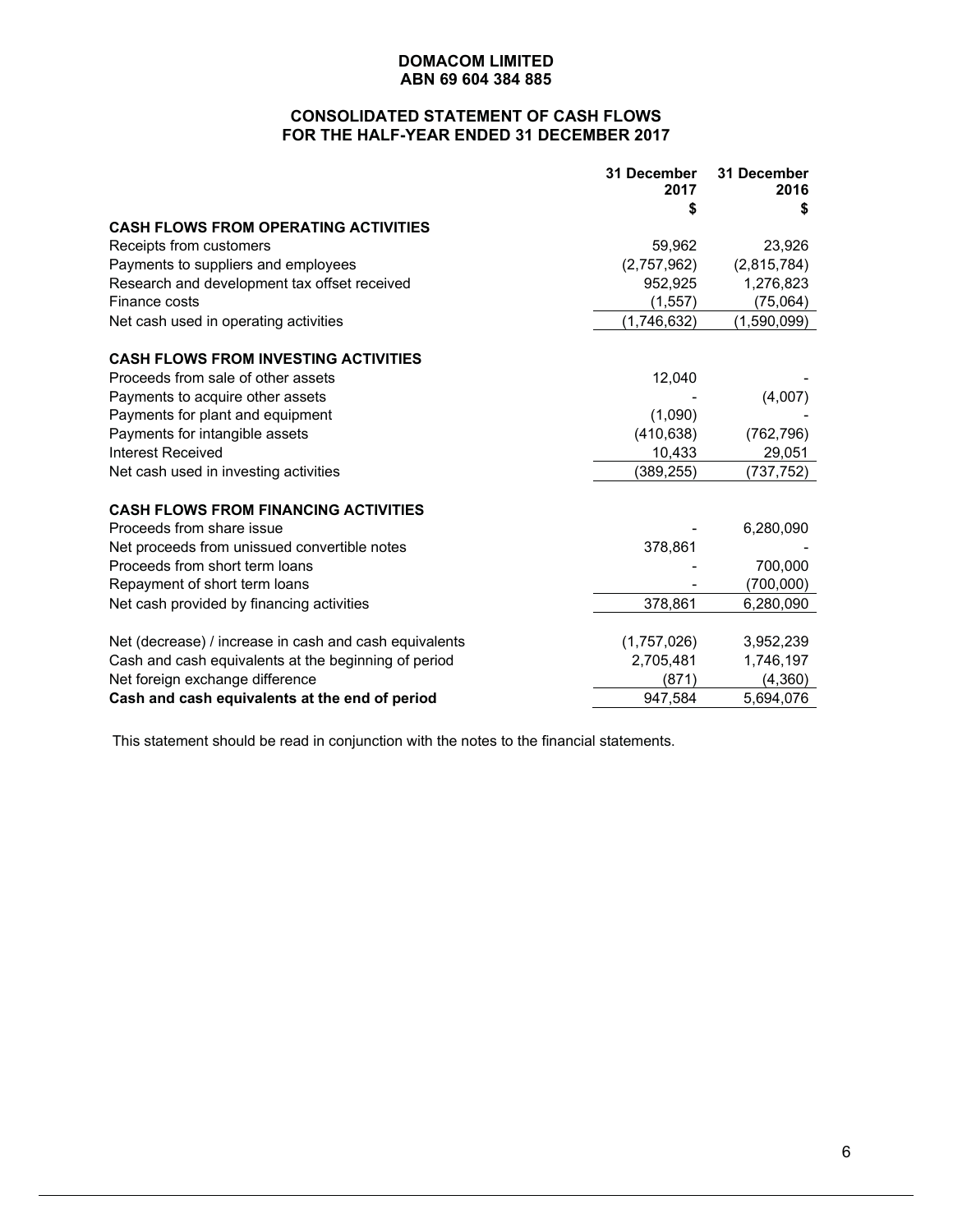# **STATEMENT OF CHANGES IN EQUITY FOR THE HALF-YEAR ENDED 31 DECEMBER 2017**

|                                                                 | <b>Issued</b><br>Capital | <b>Reserves</b> | <b>Accumulated</b><br>Losses | <b>Total</b> |
|-----------------------------------------------------------------|--------------------------|-----------------|------------------------------|--------------|
| For the half-year ended 31<br>December 2017                     | \$                       | \$              | \$                           | \$           |
| Opening balance at 1 July 2017                                  | 23,754,418               | 776.794         | (18,650,841)                 | 5,880,371    |
| Issue of share capital                                          | 298,269                  |                 |                              | 298,269      |
| Share based payments                                            |                          | (307,302)       |                              | (307, 302)   |
|                                                                 | 24,052,687               | 469,492         | (18,650,841)                 | 5,871,338    |
| <b>Transactions with owners recorded</b><br>directly in equity: |                          |                 |                              |              |
| Loss for the period to 31 December<br>2017                      |                          |                 | (2,995,348)                  | (2,995,348)  |
| Other comprehensive income                                      |                          | (871)           |                              | (871)        |
| <b>Balance at 31 December 2017</b>                              | 24,052,687               | 468.621         | (21, 646, 189)               | 2,875,119    |

|                                                                 | <b>Issued</b><br>Capital | <b>Reserves</b> | <b>Accumulated</b><br>Losses | <b>Total</b> |
|-----------------------------------------------------------------|--------------------------|-----------------|------------------------------|--------------|
| For the half-year ended 31<br>December 2016                     | \$                       | \$              | \$                           | \$           |
| Opening balance at 1 July 2016                                  | 16,791,037               | 945.120         | (12, 514, 424)               | 5,221,733    |
| Issue of share capital                                          | 6,761,418                |                 |                              | 6,761,418    |
| Share based payments                                            |                          | 19,889          |                              | 19,889       |
|                                                                 | 23,552,455               | 965.009         | (12, 514, 424)               | 12,003,040   |
| <b>Transactions with owners recorded</b><br>directly in equity: |                          |                 |                              |              |
| Loss for the period to 30 June 2016                             | ۰                        |                 | (3,433,738)                  | (3,433,738)  |
| Other comprehensive income                                      |                          | 9.953           |                              | 9,953        |
| <b>Balance at 31 December 2016</b>                              | 23,552,455               | 974.962         | (15,948,162)                 | 8,579,255    |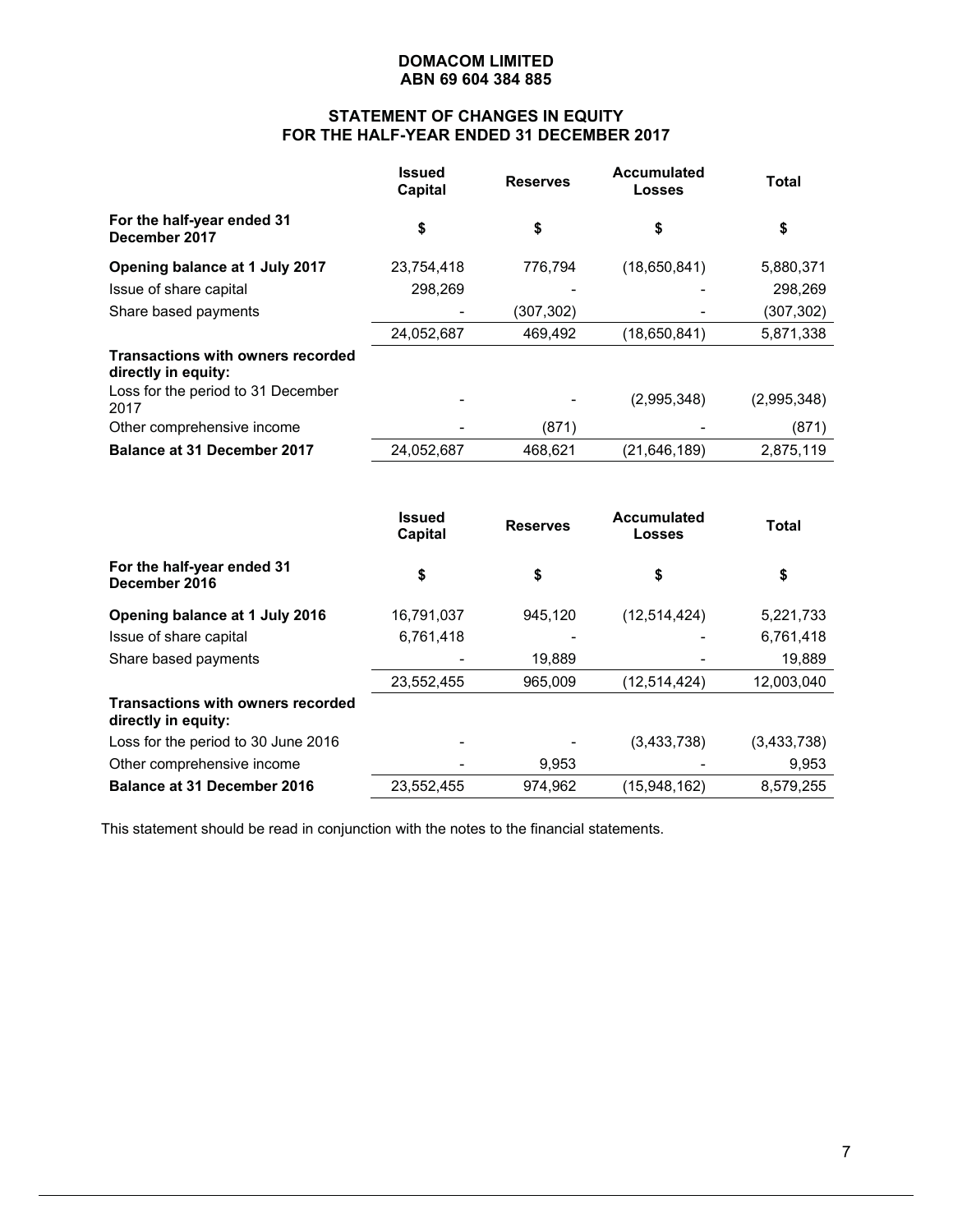## **NOTES TO THE FINANCIAL STATEMENTS FOR THE HALF-YEAR ENDED 31 DECEMBER 2017**

#### **NOTE 1: GENERAL INFORMATION AND BASIS OF PREPARATION**

The condensed interim consolidated financial statements ('the interim financial statements') of the Group are for the six (6) months ended 31 December 2017 and are presented in Australian Dollars (\$AUD), which is the functional currency of the Parent Company. These condensed interim consolidated financial statements have been prepared in accordance with the requirements of the Corporations Act 2001 and AASB 134 Interim Financial Reporting. They do not include all of the information required in annual financial statements in accordance with Australian Accounting Standards, and should be read in conjunction with the consolidated financial statements of the Group for the year ended 30 June 2017 and any public announcements made by the Group during the halfyear in accordance with continuous disclosure requirements arising under the Australian Securities Exchange Listing Rules and the Corporations Act 2001.

#### **Going Concern basis of accounting**

As a developing business the Group has experienced a loss of \$2,995,348 for the half-year ended 31 December 2017. The Group had net working capital of \$725,671 at 31 December 2017.

The continuing viability of the Group and its ability to continue as a going concern is dependent upon the Group being successful in continuing to grow Funds under Management ("FUM") within the DomaCom Fund. A detailed sales pipeline and forecast is continuously updated and reported to the Board on a regular basis. The strategy for continued growth includes further expanding the direct to consumer distribution channel that will work alongside DomaCom's established financial adviser network. In addition to investor and advisor selected properties, DomaCom is developing investment strategies portfolio investment opportunities and the ability to introduce leverage into investments. In addition DomaCom is focused on providing investment opportunities within the themes of regional investment, affordable housing and renewable energy. These opportunities are constantly monitored within the sales pipeline review process.

Cash flow forecasts are presented and discussed by the Board on a monthly basis. The Board reviews the Group's ability to meet its ongoing commitments and considers sources of finance and cost control measures where required.

The Group will continue to carry out development work allowing an annual R&D tax claim to be made. The annual amount received for the 2017 financial year claim was \$1.0 million. Although there is no certainty on the size of future claims, the Group forecasts between \$0.7-\$0.9 million to be claimed for the current financial year.

Subsequent to the half-year end, on 24 January 2018 a 24-month Convertible Note was issued to The Australian Special Opportunity Fund, LP securing funding for \$1,000,000. In addition, a separate 3-year convertible note program for \$650,000 concluded on 25 January 2018. Further capital raising will be undertaken as required to continue to grow the business and meet ongoing operating costs.

Subsequent to the half-year end, the Group put in place a cost reduction program that will lead to estimated future annual savings of \$1.9 million.

If these matters are not or had not been achieved, there may be significant uncertainty as to whether the Group continues as a going concern and, therefore, whether it will realise its assets and settle its liabilities in the normal course of business and at the amounts stated in the financial report. The Directors believe that the Group will be able to continue to access sufficient sources of funds if required and will implement the cost control measures, and therefore are satisfied that the Group will continue as a going concern. Accordingly, the financial report has been prepared on a going concern basis. No adjustments have been made to the financial report relating to the recoverability and classification of the asset carrying amounts or the amount and classification of liabilities that might be necessary should the Group not continue as a going concern.

The interim financial statements have been approved and authorised for issue by the Board of Directors on 14 February 2018.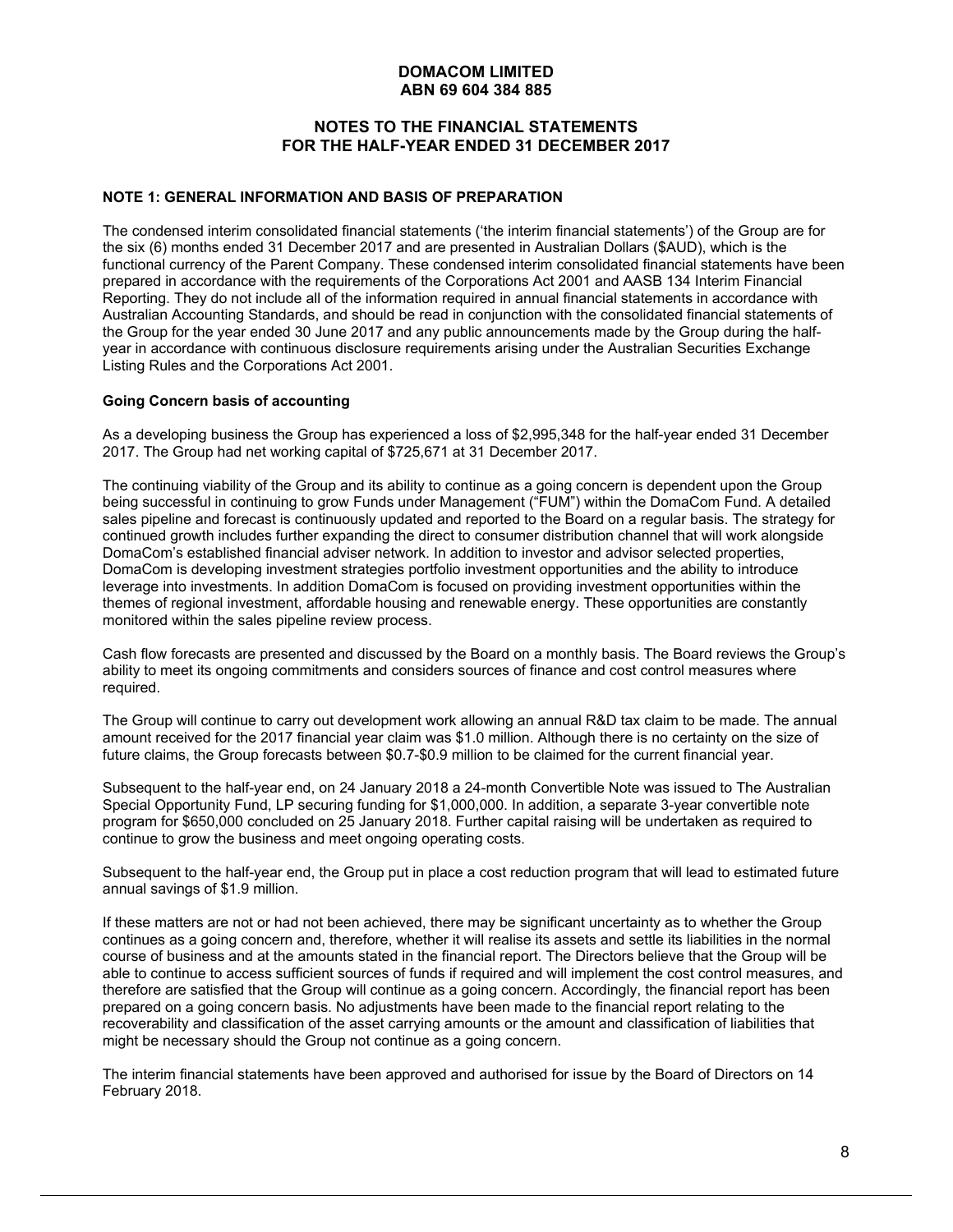## **NOTES TO THE FINANCIAL STATEMENTS FOR THE HALF-YEAR ENDED 31 DECEMBER 2017**

# **NOTE 2: SIGNIFICANT ACCOUNTING POLICIES**

The interim financial statements have been prepared in accordance with the same accounting policies adopted in the Group's last annual financial statements for the year ended 30 June 2017.

The accounting policies have been applied consistently throughout the Group for the purposes of preparation of these interim financial statements.

#### **Segmental Reporting**

Financial information reported internally used for the allocation of resources and assessing performance is currently presented without reference to segments. Therefore profit and loss, revenues and expenses and assets and liabilities have been presented without segmentation.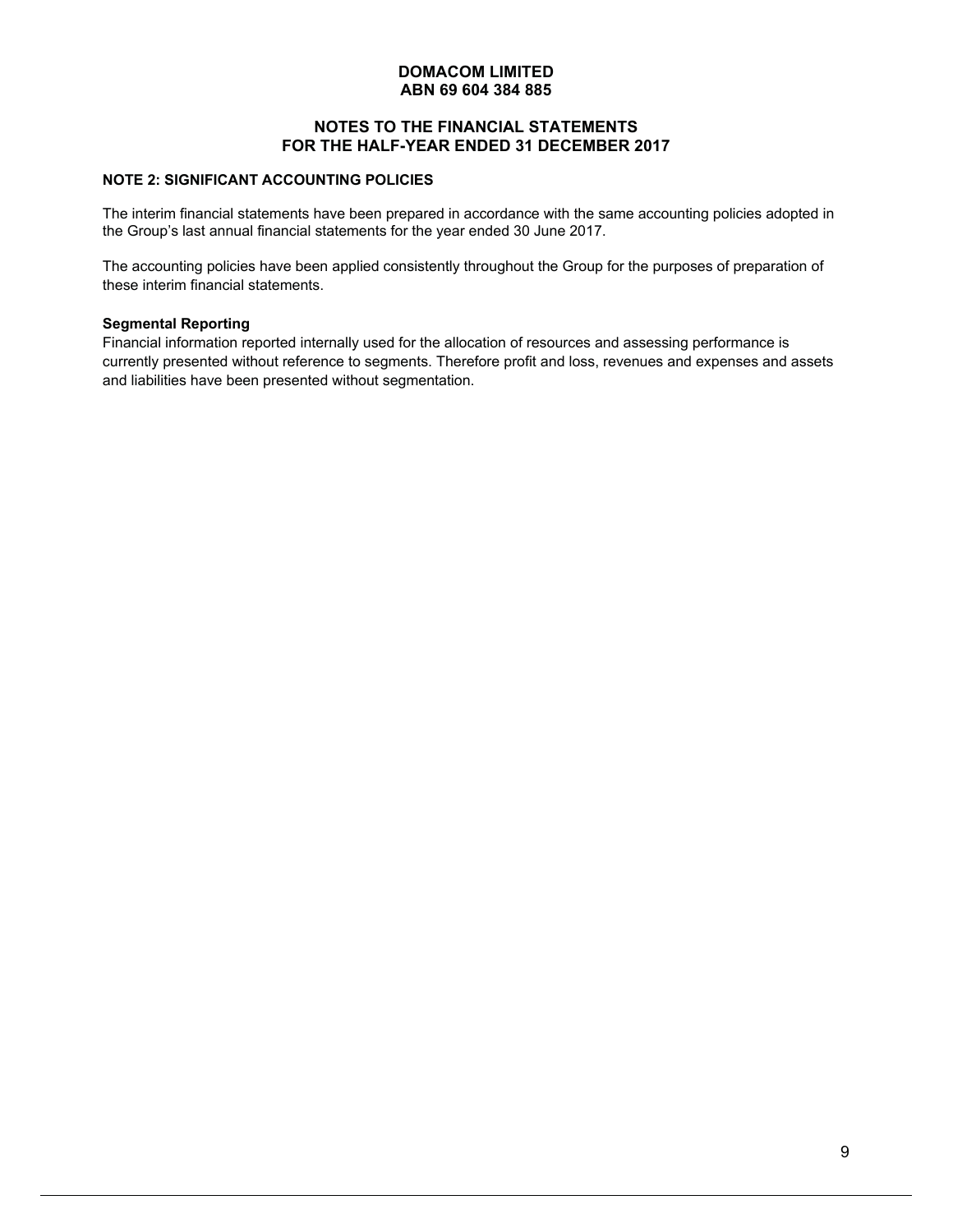# **NOTES TO THE FINANCIAL STATEMENTS FOR THE HALF-YEAR ENDED 31 DECEMBER 2017**

|                                                     | 31 December<br>2017 | 31 December<br>2016 |
|-----------------------------------------------------|---------------------|---------------------|
|                                                     | S                   | S                   |
| <b>NOTE 3: ISSUED CAPITAL</b>                       |                     |                     |
| Ordinary shares fully paid                          | 24,052,687          | 23,552,455          |
|                                                     | 24,052,687          | 23,552,455          |
| (a) Ordinary shares                                 |                     |                     |
|                                                     | No.                 | \$                  |
| Six months to 31 December 2017                      |                     |                     |
| Opening balance at 1 July 2017                      | 111,471,240         | 23,754,418          |
| Ordinary shares fully paid issued during the period | 596,544             | 298,269             |
| Closing balance as at 31 December 2017              | 112,067,784         | 24,052,687          |
| Six months to 31 December 2016                      |                     |                     |
| Opening balance at 1 July 2016                      | 100,795,641         | 16,791,037          |
| Ordinary shares fully paid issued during the period | 10,508,374          | 7,508,061           |
| Share issue cost                                    |                     | (746,643)           |
| Closing balance as at 31 December 2016              | 111,304,015         | 23,552,455          |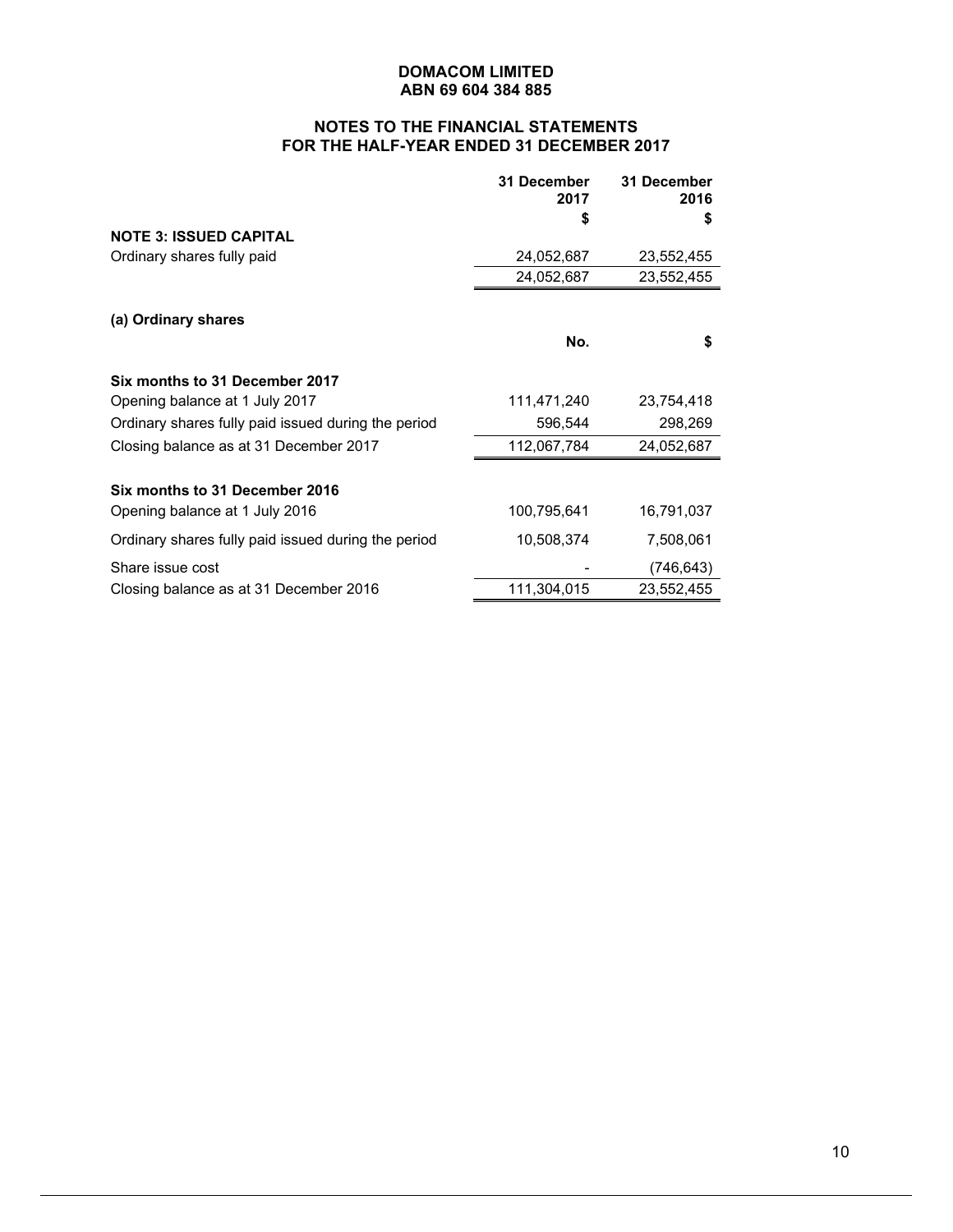## **NOTES TO THE FINANCIAL STATEMENTS FOR THE HALF-YEAR ENDED 31 DECEMBER 2017**

|                                      | 31 December<br>2017 | 31 December<br>2016 |
|--------------------------------------|---------------------|---------------------|
|                                      |                     | S                   |
| <b>NOTE 4: RESERVES</b>              |                     |                     |
| Share based payment reserve          | 249.600             | 249.600             |
| <b>Equity Compensation Reserve</b>   | 208.254             | 714,666             |
| Foreign Currency Translation Reserve | 10.767              | 10,696              |
|                                      | 468.621             | 974.962             |

| Six months to 31 December 2017                             | <b>Share based</b><br>payment<br>reserve | Equity<br>Compensation<br><b>Reserve</b> | Foreign<br><b>Currency</b><br><b>Translation</b><br><b>Reserve</b> |
|------------------------------------------------------------|------------------------------------------|------------------------------------------|--------------------------------------------------------------------|
|                                                            | \$                                       |                                          |                                                                    |
| Opening balance at 1 July 2017                             | 249,600                                  | 515.556                                  | 11,638                                                             |
| Exercise of performance rights                             |                                          | (307, 302)                               |                                                                    |
| Translation of foreign operation net assets and<br>results | -                                        |                                          | (871)                                                              |
| Closing balance as at 31 December 2017                     | 249.600                                  | 208.254                                  | 10.767                                                             |

| Six months to 31 December 2016                             | <b>Share based</b><br>payment<br>reserve | Equity<br>Compensation<br><b>Reserve</b> | Foreign<br>Currency<br><b>Translation</b><br><b>Reserve</b> |
|------------------------------------------------------------|------------------------------------------|------------------------------------------|-------------------------------------------------------------|
|                                                            | \$                                       | S                                        |                                                             |
| Opening balance at 1 July 2016                             | 249,600                                  | 694,777                                  | 743                                                         |
| Recognition of performance rights issued                   | ۰                                        | 200.409                                  |                                                             |
| Exercise of performance rights                             |                                          | (180, 520)                               |                                                             |
| Translation of foreign operation net assets and<br>results | ٠                                        |                                          | 9,953                                                       |
| Closing balance as at 31 December 2016                     | 249.600                                  | 714.666                                  | 10.696                                                      |

#### **NOTE 5: SUBSEQUENT EVENTS**

Subsequent to balance date and prior to issuing this report the following material events occurred.

The DomaCom Fund was approved by Trustee Partners as an investment option for their retail superannuation fund. This is a significant step for DomaCom, allowing the DomaCom Fund to grow Funds Under Management through retail superannuation.

The DomaCom Platform integrated with Domain, allowing the full suite of Domain property listings to be brought onto the DomaCom Platform and accelerating the strategy to target the consumer market directly.

On 24 January 2018 DomaCom Limited raised additional funding through the issue of a 24-month Convertible Note to The Australian Special Opportunity Fund, LP securing funding for \$1,000,000. In addition, a separate 3 year convertible note program for \$650,000 concluded on 25 January 2018.

A significant cost reduction program was implemented with estimated future annual cost savings of \$1.9 million. The program included a number of staff redundancies across all areas of the business.

There have been no other events subsequent to period end that require disclosure.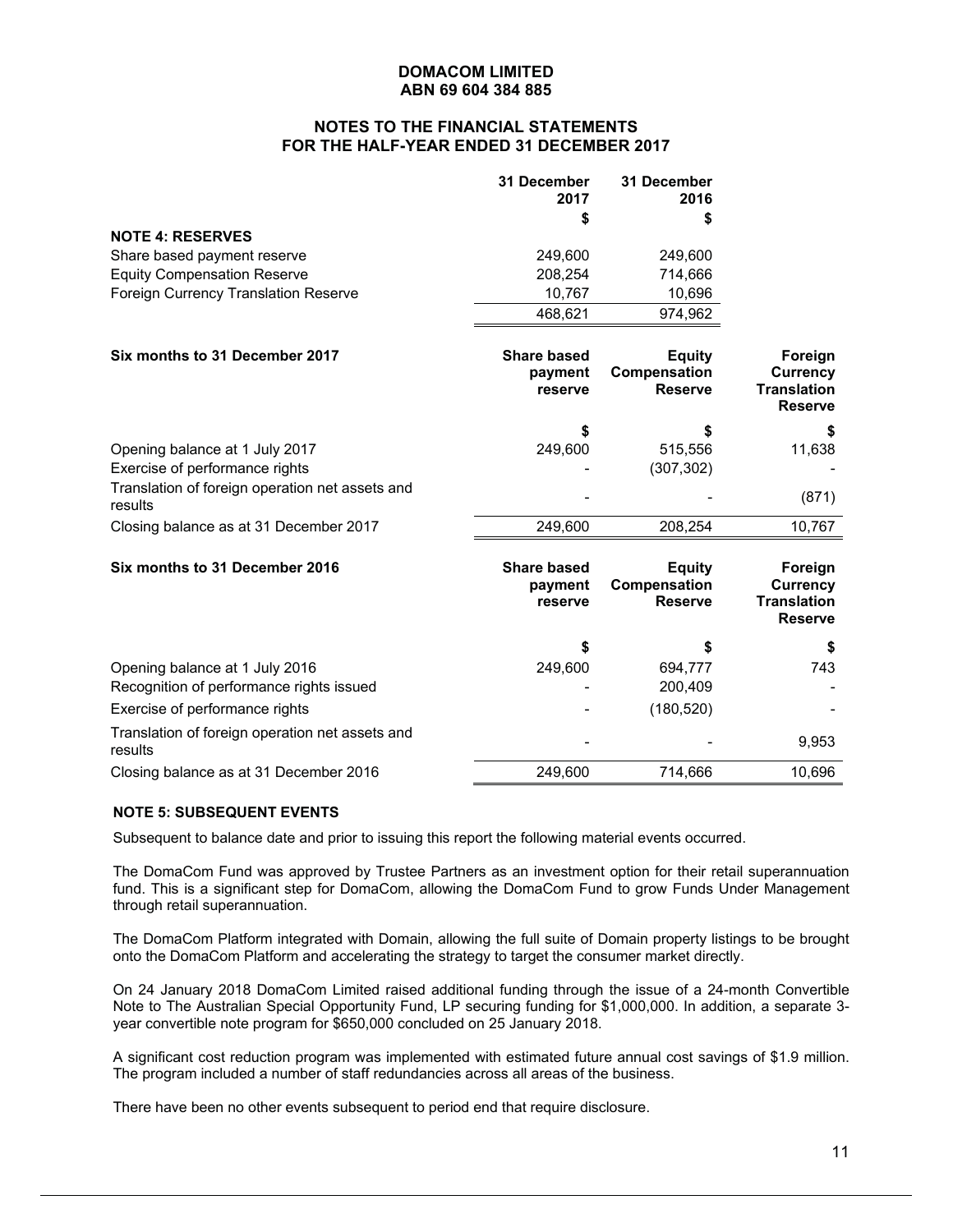## **NOTES TO THE FINANCIAL STATEMENTS FOR THE HALF-YEAR ENDED 31 DECEMBER 2017**

# **NOTE 6: CONTINGENT LIABIILITY**

The Group has been supporting a case in the Federal Court of Australia to consider the application of Superannuation legislation to the DomaCom Fund. The applicant in the proceeding sought confirmation whether the Superannuation legislation allows Self-Managed Superannuation Funds (SMSFs) to invest in units allocated to a DomaCom sub-fund that holds a residential property where the tenant of that underlying property is a related party of the SMSF. The hearing took place on 27-28 November 2017. On 14 December 2017 the Federal Court did not make a declaration in favour of the applicant. After consultation with legal advisors, an application to appeal has been lodged. There is a possibility that DomaCom will be required to pay the legal costs of the Australian Taxation Office relating to the initial determination and the subsequent appeal.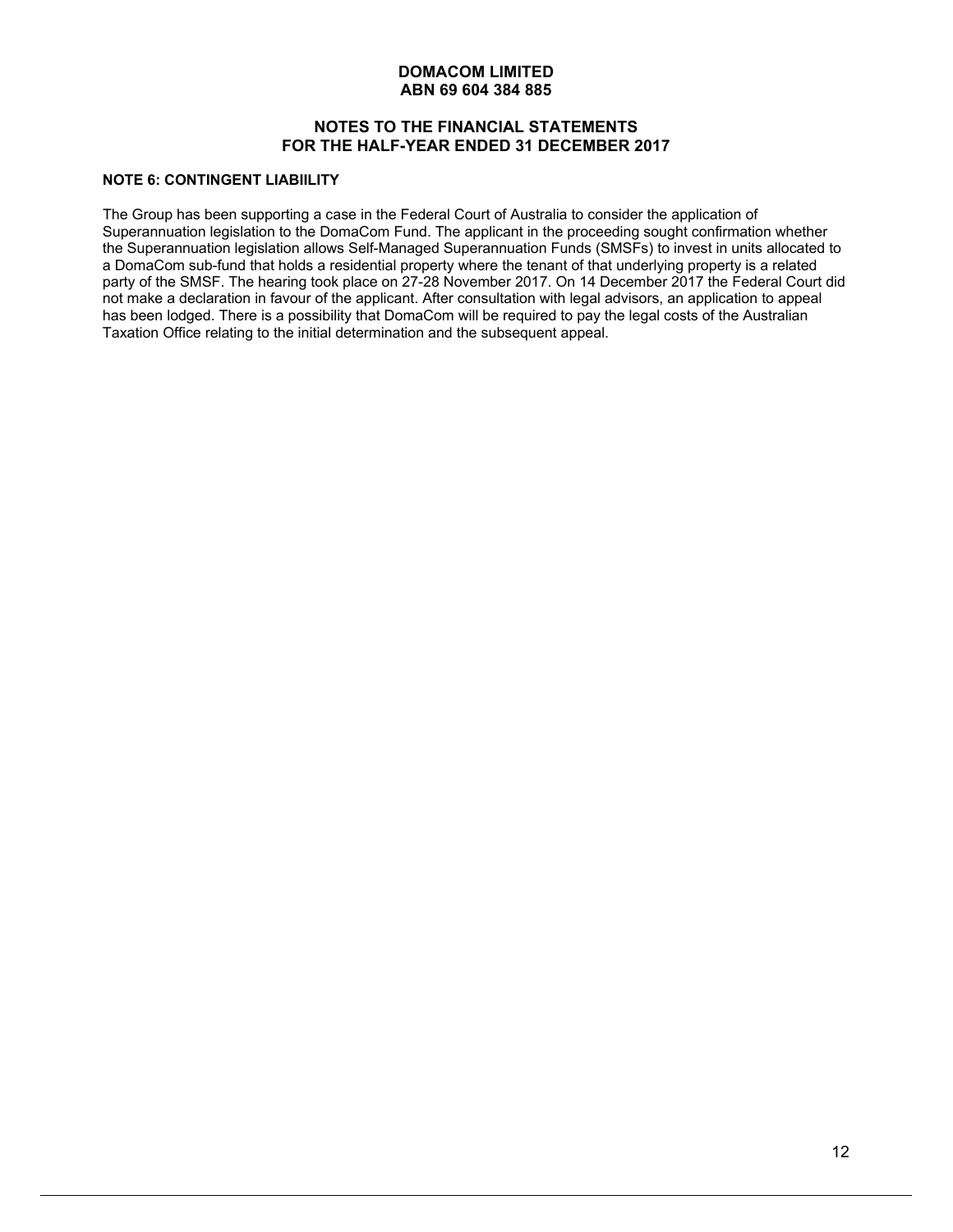# **DIRECTORS' DECLARATION**

In the opinion of the directors of DomaCom Limited

- a the consolidated financial statements and notes of DomaCom Limited are in accordance with the *Corporations Act 2001*, including:
	- i giving a true and fair view of its financial position as at 31 December 2017 and of its performance for the half-year ended on that date; and
	- ii complying with Accounting Standard AASB 134 Interim Financial Reporting; and
- b there are reasonable grounds to believe that DomaCom Limited will be able to pay its debts as and when they become due and payable.

Signed in accordance with a resolution of the directors:

**Grahame D Evans Arthur Naoumidis**<br>
Chairman **Arthur Naoumidis**<br>
Director Chairman 14 February 2018

 $\bigoplus$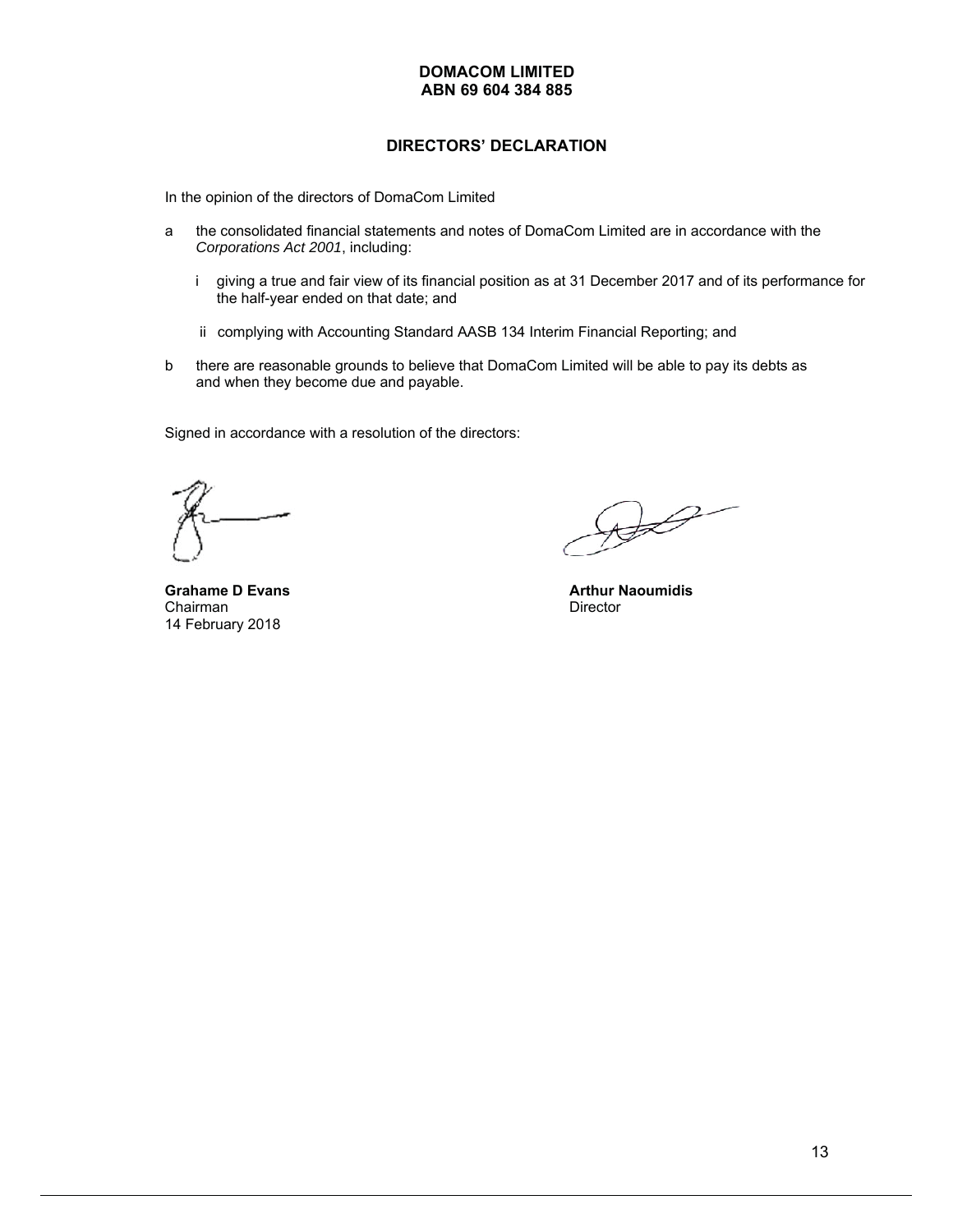

Collins Square, Tower 1 727 Collins Street Docklands Victoria 3008

Correspondence to: GPO Box 4736 Melbourne Victoria 3001

**T** +61 3 8320 2222 **F** +61 3 8320 2200 **E** info.vic@au.gt.com **W** www.grantthornton.com.au

# Independent Auditor's Review Report to the Members of DomaCom Limited

#### Report on the Half Year Financial Report

#### **Conclusion**

We have reviewed the accompanying half year financial report of DomaCom Limited (the Group), which comprises the consolidated statement of financial position as at 31 December 2017, and the consolidated statement of profit or loss and other comprehensive income, consolidated statement of changes in equity and consolidated statement of cash flows for the half year ended on that date, a description of accounting policies, other selected explanatory notes, and the directors' declaration.

Based on our review, which is not an audit, nothing has come to our attention that causes us to believe that the half year financial report of DomaCom Limited does not give a true and fair view of the financial position of the Group as at 31 December 2017, and of its financial performance and its cash flows for the half year ended on that date, in accordance with the *Corporations Act 2001*, including complying with Accounting Standard AASB 134 *Interim Financial reporting*.

#### **Material Uncertainty Related to Going Concern**

We draw attention to Note 1 in the financial report, which indicates that the Group incurred a net loss of \$2,996,219 during the half year ended 31 December 2017. As stated in Note 1, these events or conditions, along with other matters as set forth in Note 1, indicate that a material uncertainty exists that may cast significant doubt on the Group's ability to continue as a going concern. Our conclusion is not modified in respect of this matter.

#### **Directors' Responsibility for the Half Year Financial Report**

The Directors of the Company are responsible for the preparation of the half year financial report that gives a true and fair view in accordance with Australian Accounting Standards and the *Corporations Act 2001* and for such internal control as the directors determine is necessary to enable the preparation of the half-year financial report that gives a true and fair view and is free from material misstatement, whether due to fraud or error.

Grant Thornton Audit Pty Ltd ACN 130 913 594 a subsidiary or related entity of Grant Thornton Australia Ltd ABN 41 127 556 389

'Grant Thornton' refers to the brand under which the Grant Thornton member firms provide assurance, tax and advisory services to their clients and/or refers to one or more member firms, as the context requires. Grant Thornton Australia Ltd is a member firm of Grant Thornton International Ltd (GTIL). GTIL and the member firms are not a worldwide partnership. GTIL and each member firm is a separate legal entity. Services are delivered by the member firms. GTIL does not provide services to clients. GTIL and its member firms are not agents of, and do not obligate one another and are not liable for one another's acts or omissions. In the Australian context only, the use of the term 'Grant Thornton' may refer to Grant Thornton Australia Limited ABN 41 127 556 389 and its Australian subsidiaries and related entities. GTIL is not an Australian related entity to Grant Thornton Australia Limited.